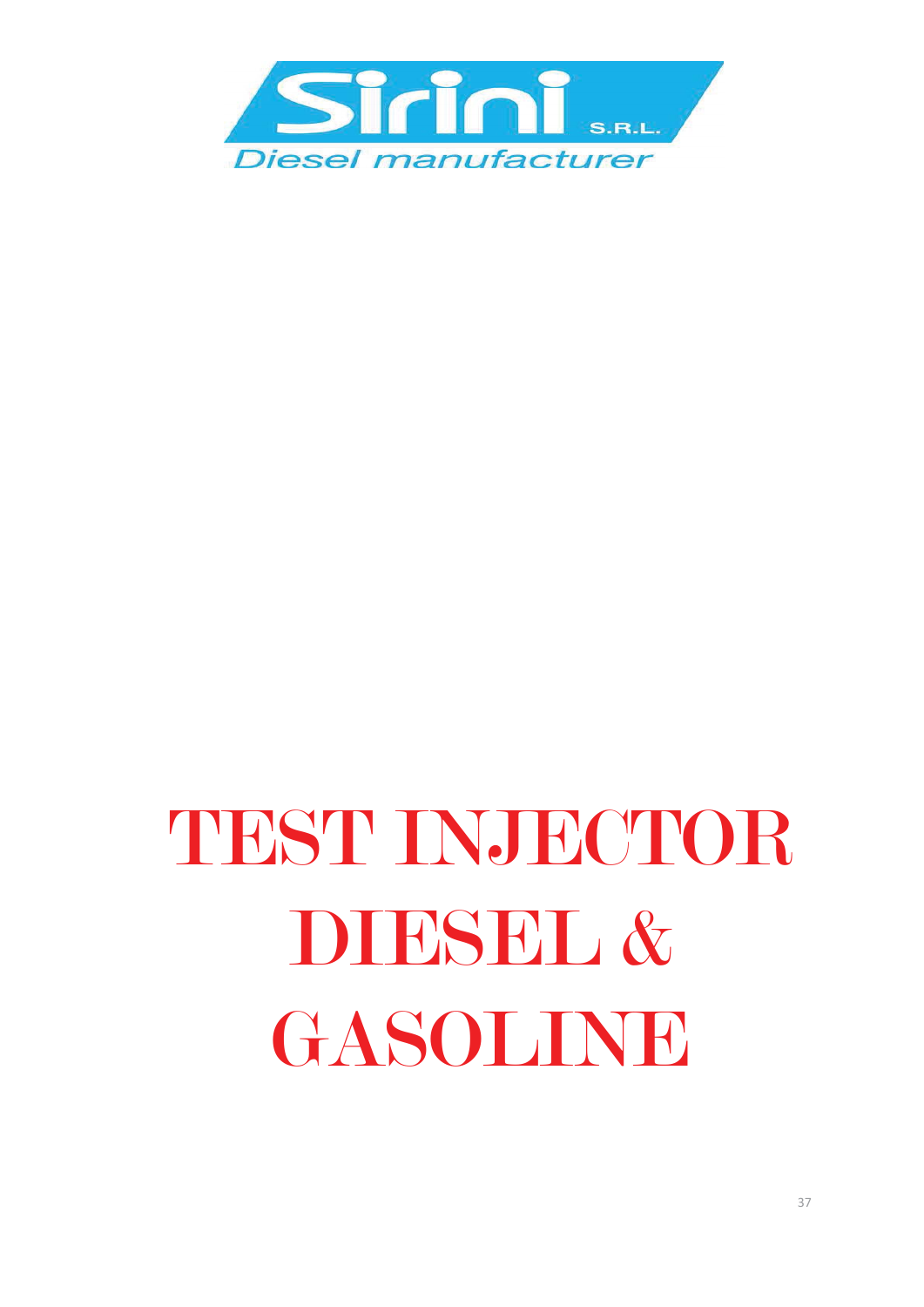## AAE060-0H HAND TEST INJECTOR

Hand test injector with valve.

**Similar Bosch 0.681.200.502**



The hand test injector is composed of:

- Manometer 0-400 or 0-600 Bar with glycerine in Bar and in PSI;
- Standard pipes 14x14 and 12x12;
- Manual lever;
- Filter;
- Tank;
- Measure: mm 415 x 540 x 130, weight kg. 7,00.

## AAE060-0A SUCHTION DEVICE



AAE060-0A – SUCHTION DEVICE Similar Bosch 0.684.200.702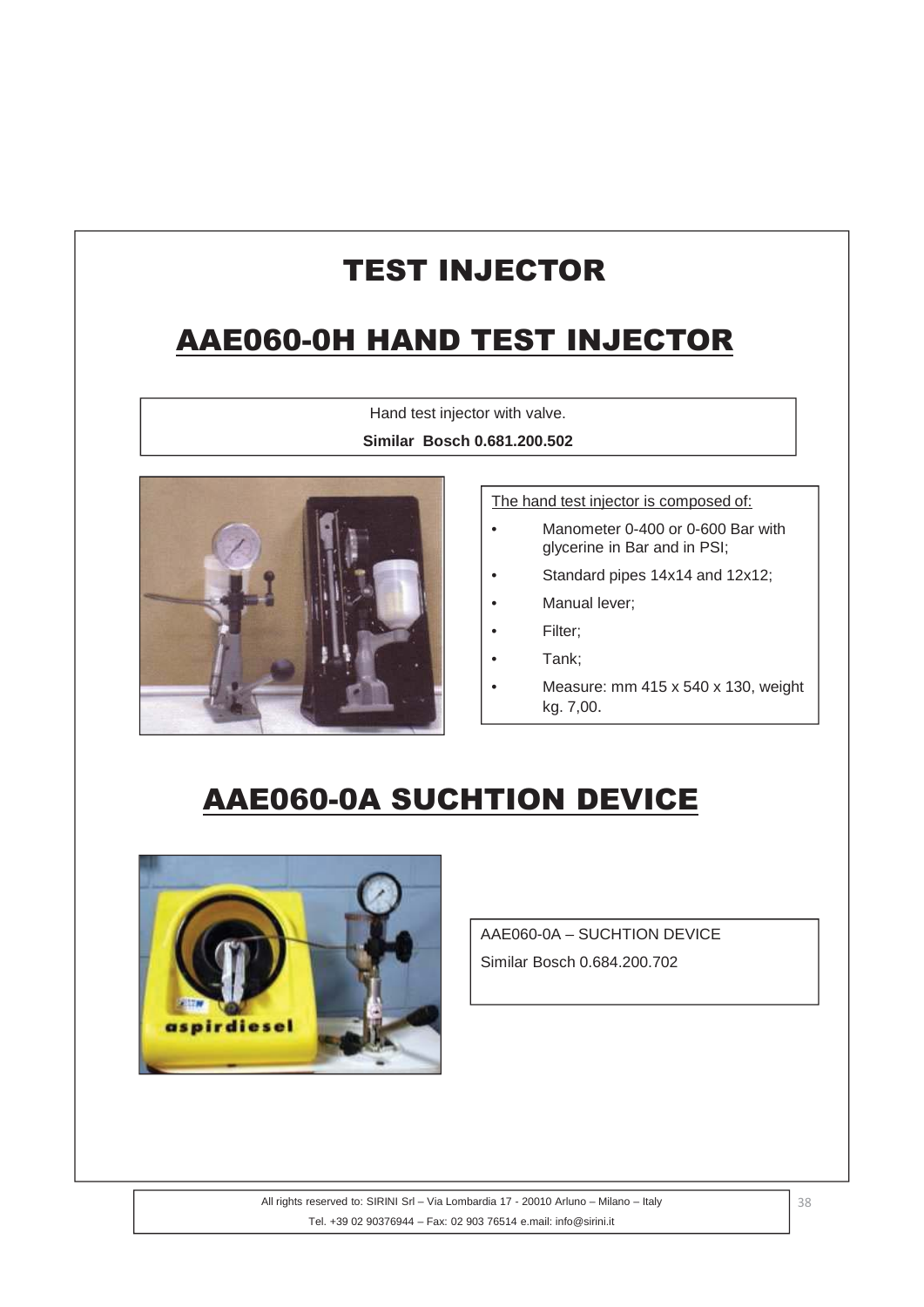## DSC TESTER TO CLEAN INJECTOR



Tester to clean inside the injector

Used to rinse-off micro particles from diesel parts after being ultrasonically cleaned.

Up to 1100 bar system

Useful and reccommended before to mount the nozzleholders on the test bench.

It avoids to dirty and so also to damage the measuring-cell fo the test bench.

With ultrasonic cleaning tank UB15s, capability 1,75 lt, with heating system

Testing liquid BL9005-00

Liquid for ultrasonic tank BL9008-00

UB15s – ULTRASONIC TANK 1,75LT



#### **OPTIONAL**

CRIN Adaptors Trolley version Small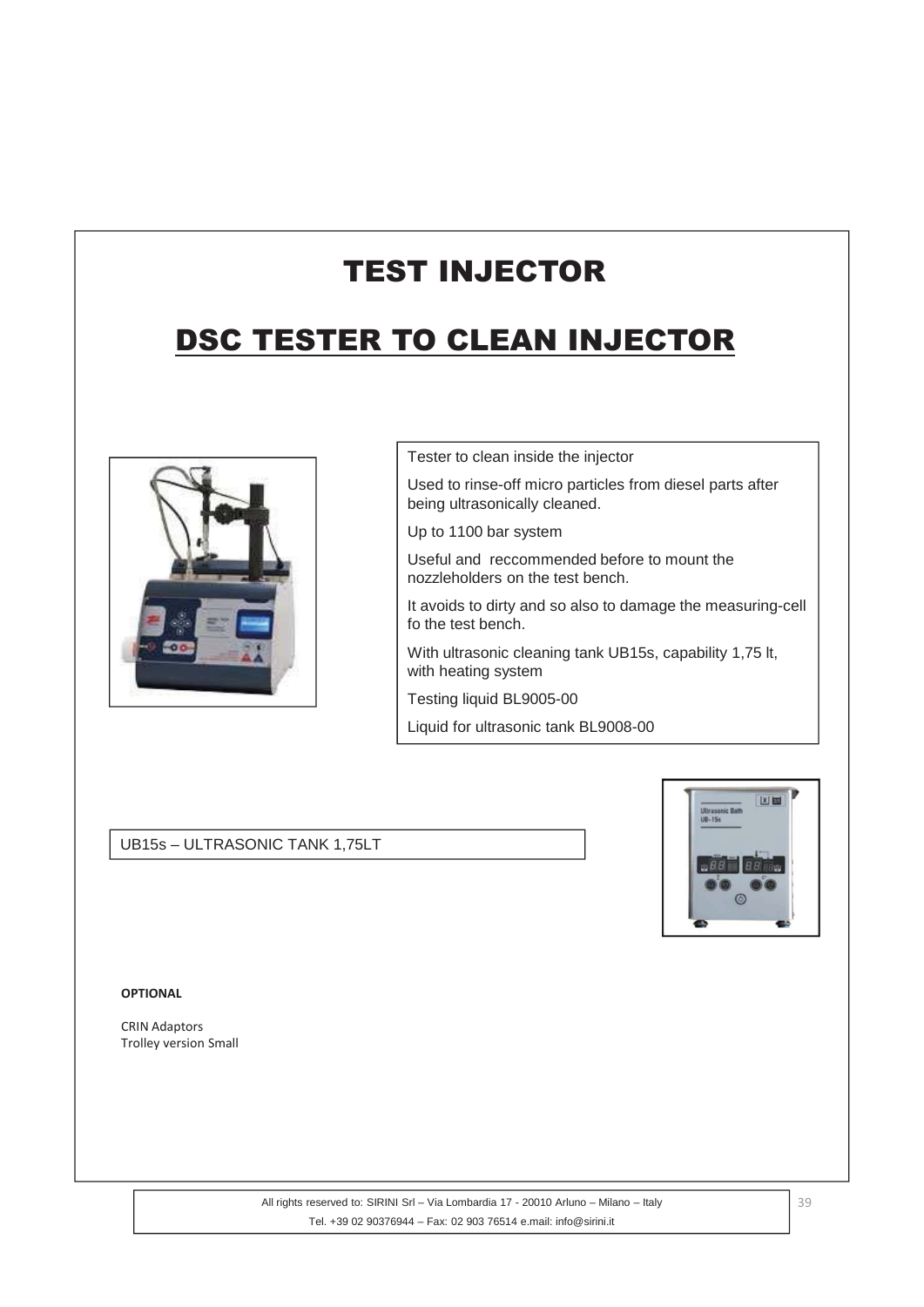## DS2i-20 DIESEL TEST INJECTOR



#### **DS2i-20**

Diesel test injector It tests nr. 1 injector at time Bosch – Delphi – Siemens – Denso Electromagnetic and Piezo Gradueted and led illumindated tubes to check the volumes with automatic drainage With test plans Automatic programs completely customise Up to 1850 bar User friendly Testing liquid BL9006-00

#### **DS2i-21**

It has the same features of DS2i-20 with in addition: **Program to wash inside the injectors** Ultrasonic tank UB15s Ultrasonic tank 1,75Lt with heating system, Ultrasound frequency 42KHZ Chemical cleaning liquid to wash inside the injector(BL9005-00) Ultrasonic liquid (BL9006-00 o BL9001-00)



#### **OPTIONAL**

CRIN Adaptors Trolley version Large

> All rights reserved to: SIRINI Srl – Via Lombardia 17 - 20010 Arluno – Milano – Italy Tel. +39 02 90376944 – Fax: 02 903 76514 e.mail: info@sirini.it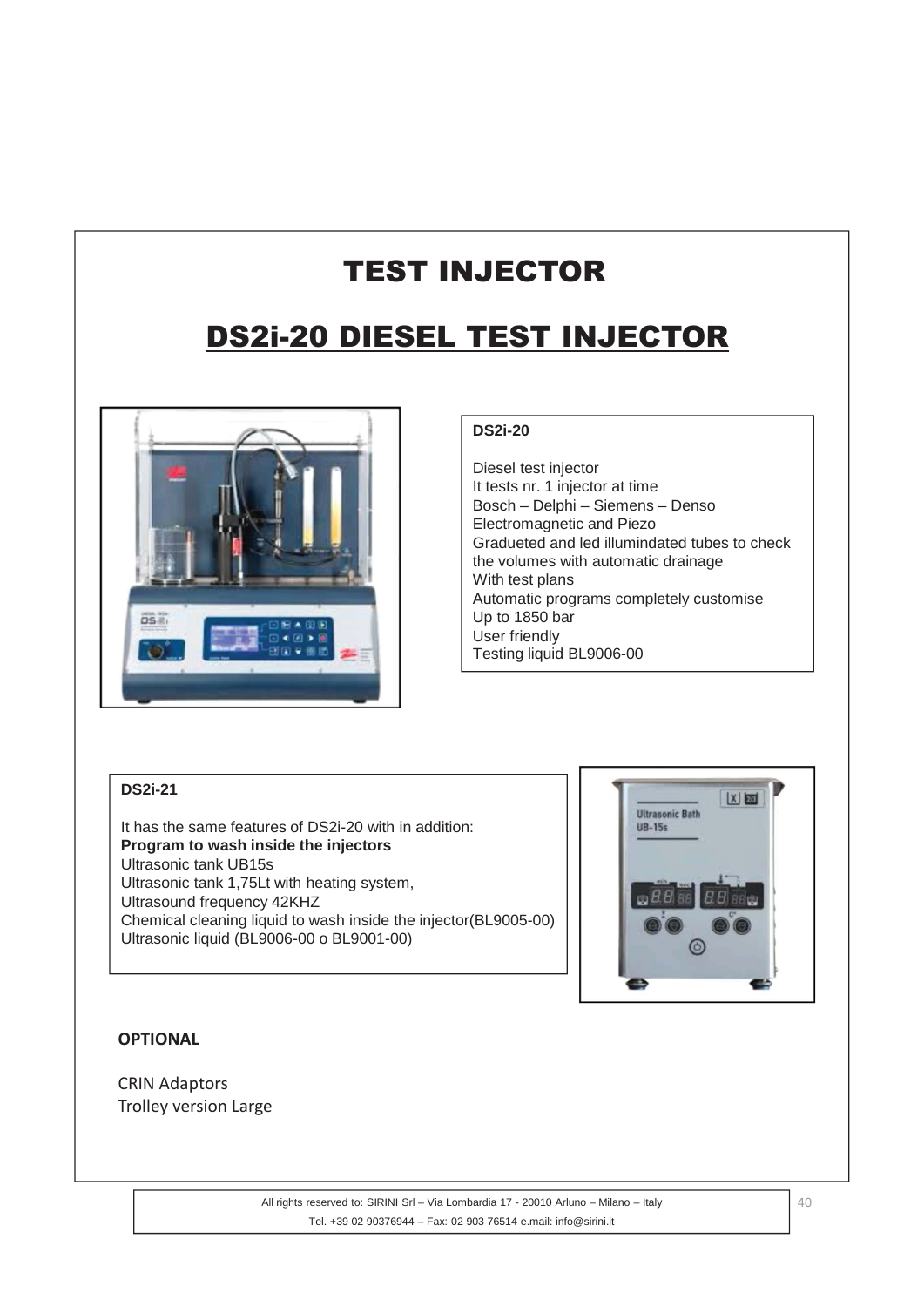# **GASOLINE TEST INJECTOR TEST INJECTOR**





#### **GS4-20**

Tester to check gasoline injectors (direct injection) GASOLINE+ **GPL + NATURAL GAS** (no gasoline piezo injector) It tests nr. 4 injectors at time Bosch – Delphi – Siemens – Denso Gradueted and led illumindated tubes to check the volumes with automatic drainage With test plans Automatic programs completely customise With ultrasonic tank ub-15s (lt. 1,75 – heating – ultrasound 42KHZ) **Revers cleaning program** Adaptors Exclusive version User friendly Testing liquid and Ultrasonic liquid BL9007-00- BL9008-00

Optional: \* Trolley version Small

> All rights reserved to: SIRINI Srl – Via Lombardia 17 - 20010 Arluno – Milano – Italy Tel. +39 02 90376944 – Fax: 02 903 76514 e.mail: info@sirini.it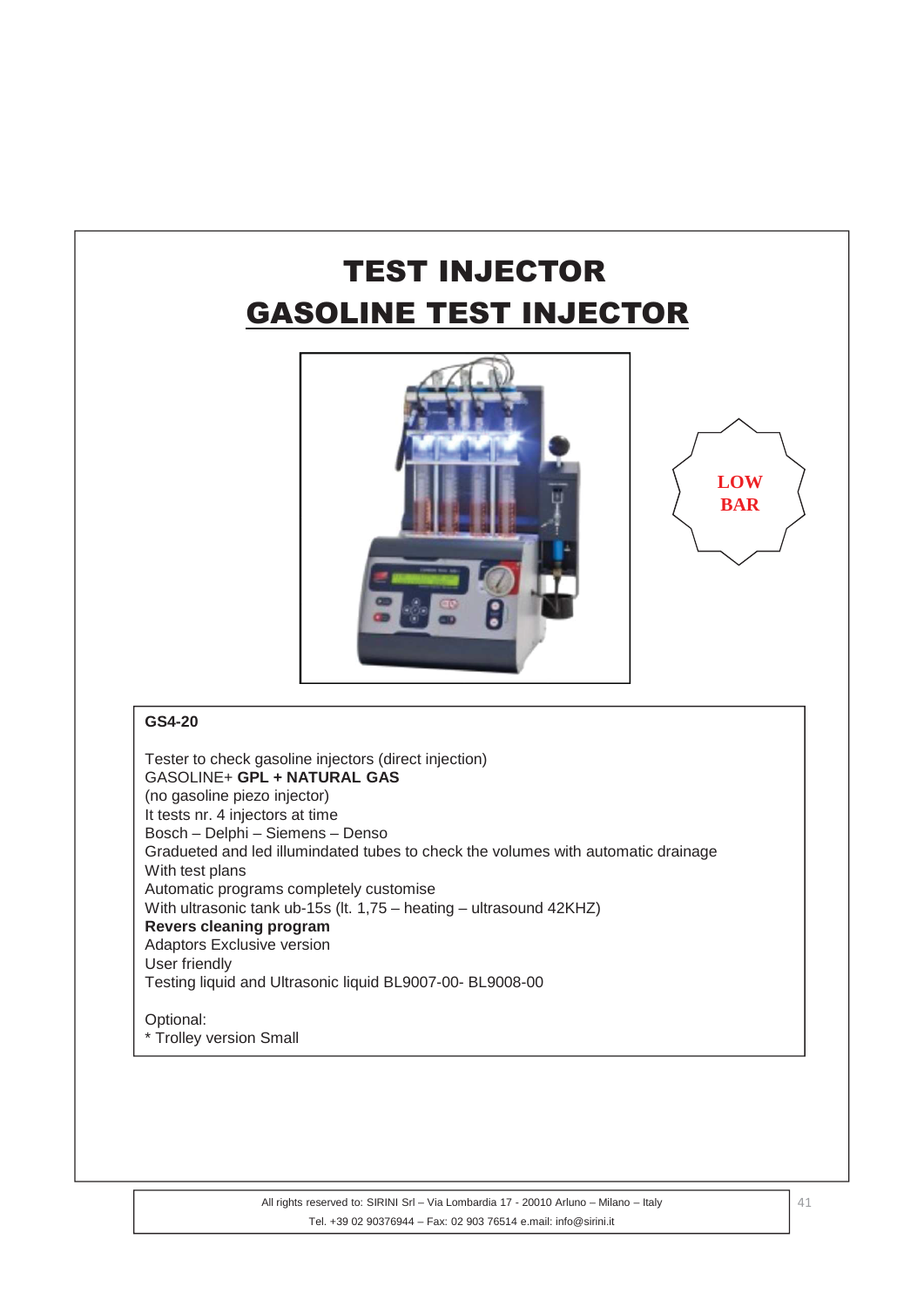# **GASOLINE TEST INJECTOR**  $\Big\langle$  **BAR**



#### **GD1i-X0**

Tester to check gasoline injectors (direct injection) BOBINA + **PIEZO** (no gpl – gas – natural gas) It tests nr. 4 injectors at time Bosch – Delphi – Siemens – Denso Gradueted and led illumindated tubes to check the volumes with automatic drainage With test plans Automatic programs completely customise Up to **30-300 bar** Kit of adaptors User friendly Testing liquid BL9007-00

**HIGH** 

#### **GD1i-X1**

It has the same features of GD1i-X0 in addition: Ultrasonic tank UB15s With capability of 1,75Lt with heating system, Ultrasound frequency 42KHZ Ultasonic liquid BL9008-00 and testing liquid BL9007-00

#### **OPTIONAL**

Trolley version Large